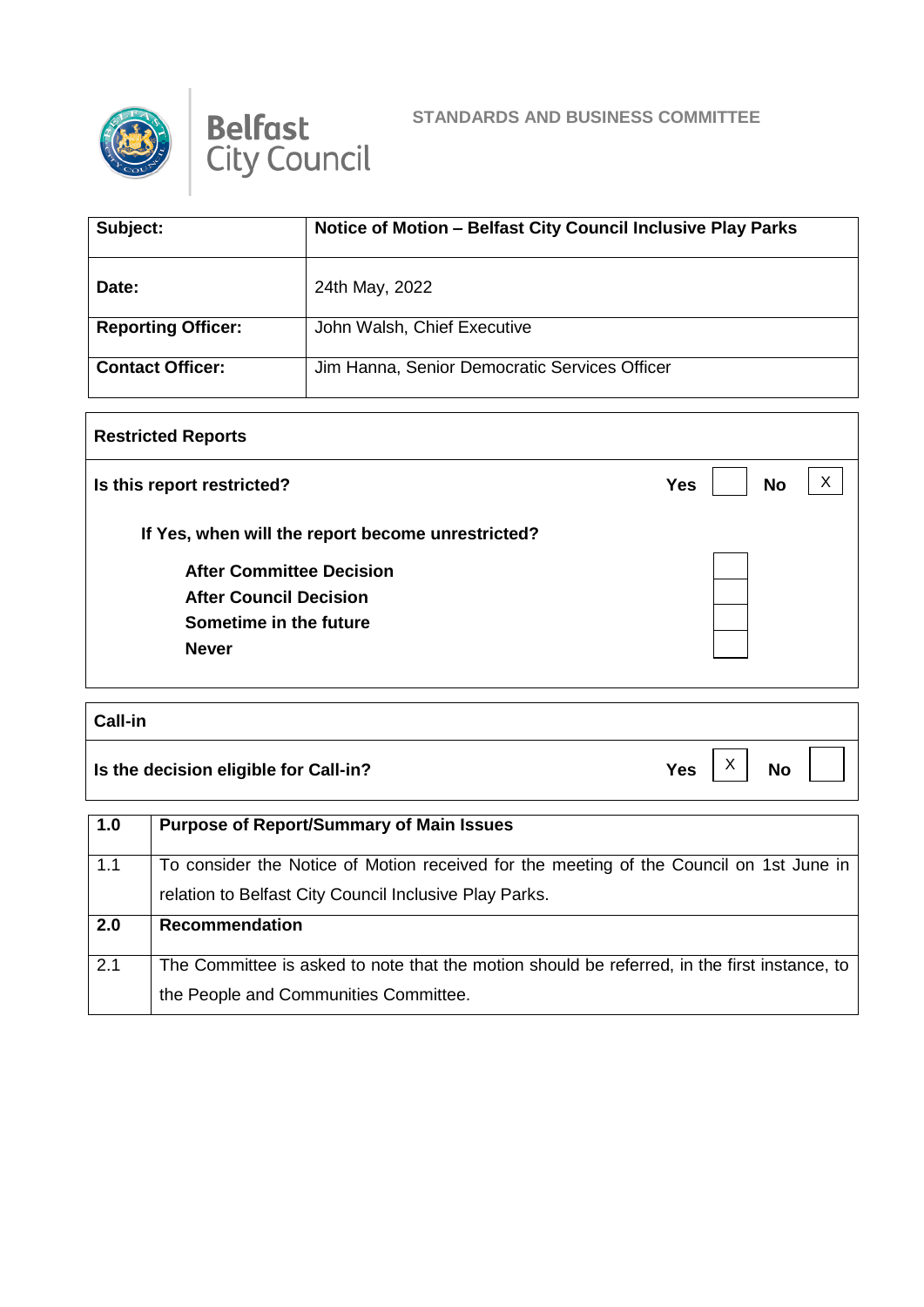| 3.0                           | <b>Main Report</b>                                                                                                                                                                                                                                                                                                                                                                                 |                                                                                                                                                                                                                                                                                                                                                                                                      |
|-------------------------------|----------------------------------------------------------------------------------------------------------------------------------------------------------------------------------------------------------------------------------------------------------------------------------------------------------------------------------------------------------------------------------------------------|------------------------------------------------------------------------------------------------------------------------------------------------------------------------------------------------------------------------------------------------------------------------------------------------------------------------------------------------------------------------------------------------------|
|                               | <b>Key Issues</b>                                                                                                                                                                                                                                                                                                                                                                                  |                                                                                                                                                                                                                                                                                                                                                                                                      |
| 3.1                           | The Committee will be aware Standing Orders 13 (m) to (r) as agreed by the Council at its<br>meeting on 4th October is as follows:                                                                                                                                                                                                                                                                 |                                                                                                                                                                                                                                                                                                                                                                                                      |
| 3.2                           | (m)                                                                                                                                                                                                                                                                                                                                                                                                | The Standards and Business Committee will have delegated authority to adopt or<br>reject Notices of Motion. The Lord Mayor will indicate at the Council meeting those<br>Notices of Motion that have been considered by the Standards and Business<br>Committee and whether such Notices of Motion were rejected or adopted. In<br>either case, the proposer only may speak on the issue at Council. |
|                               | (n)                                                                                                                                                                                                                                                                                                                                                                                                | The Standards and Business Committee will refer all Notices of Motion directly to<br>a standing committee when the matter to which the Notice of Motion refers falls<br>within the remit of that committee. At Council, the Lord Mayor will indicate that the<br>Notice of Motion was received and referred. There will be no speakers on such<br>Notices of Motion at Council.                      |
|                               | (0)                                                                                                                                                                                                                                                                                                                                                                                                | The Standards and Business Committee will refer Notices of Motion for<br>consideration by full Council when the Notice of Motion relates to a strategic or<br>constitutional matter.                                                                                                                                                                                                                 |
|                               | (p)                                                                                                                                                                                                                                                                                                                                                                                                | The Standards and Business Committee will not have the power to amend the<br>wording of any Notice of Motion that is being referred to the full Council for debate.                                                                                                                                                                                                                                  |
|                               | (q)                                                                                                                                                                                                                                                                                                                                                                                                | Any amendments to Notice of Motions to be proposed at the Council are to be<br>furnished at least one day in advance of going to the full Council and will be<br>circulated to Party Group Leaders in advance of the Council meeting.                                                                                                                                                                |
|                               | (r)                                                                                                                                                                                                                                                                                                                                                                                                | In referring any matter to the full Council, the Standards and Business Committee<br>may determine to restrict contributions to the debate in relation to any Notice of<br>Motion to one per political party. At the Council meeting, the Lord Mayor will<br>clearly indicate if the restriction applies.                                                                                            |
| 3.3                           | The following motion has been received:                                                                                                                                                                                                                                                                                                                                                            |                                                                                                                                                                                                                                                                                                                                                                                                      |
|                               |                                                                                                                                                                                                                                                                                                                                                                                                    | <b>Belfast City Council Inclusive Play Parks</b>                                                                                                                                                                                                                                                                                                                                                     |
|                               | "This council believes every child has the right to play but recognises not every child in Belfast<br>has realised this right.                                                                                                                                                                                                                                                                     |                                                                                                                                                                                                                                                                                                                                                                                                      |
|                               | It notes the findings and recommendations of the <i>Let Me Play: Inclusive play park study</i><br>2022' report undertaken by Play Board NI and the Mae Murray Foundation and the recent<br>statement (and Appendix) from UK Play Safety Forum and Children's Play Policy Forum -<br>which has the endorsed the 'Let Me Play' report and published definitions for 'accessible'<br>and 'inclusive'. |                                                                                                                                                                                                                                                                                                                                                                                                      |
| Communication; and Attitudes. |                                                                                                                                                                                                                                                                                                                                                                                                    | The report found compelling evidence that children and families are facing exclusion from<br>play park environments in Northern Ireland from experience across the following areas:<br>Wider infrastructure surrounding play parks; Play Park site facilities; Access; Participation;                                                                                                                |

 $\mathsf{l}$